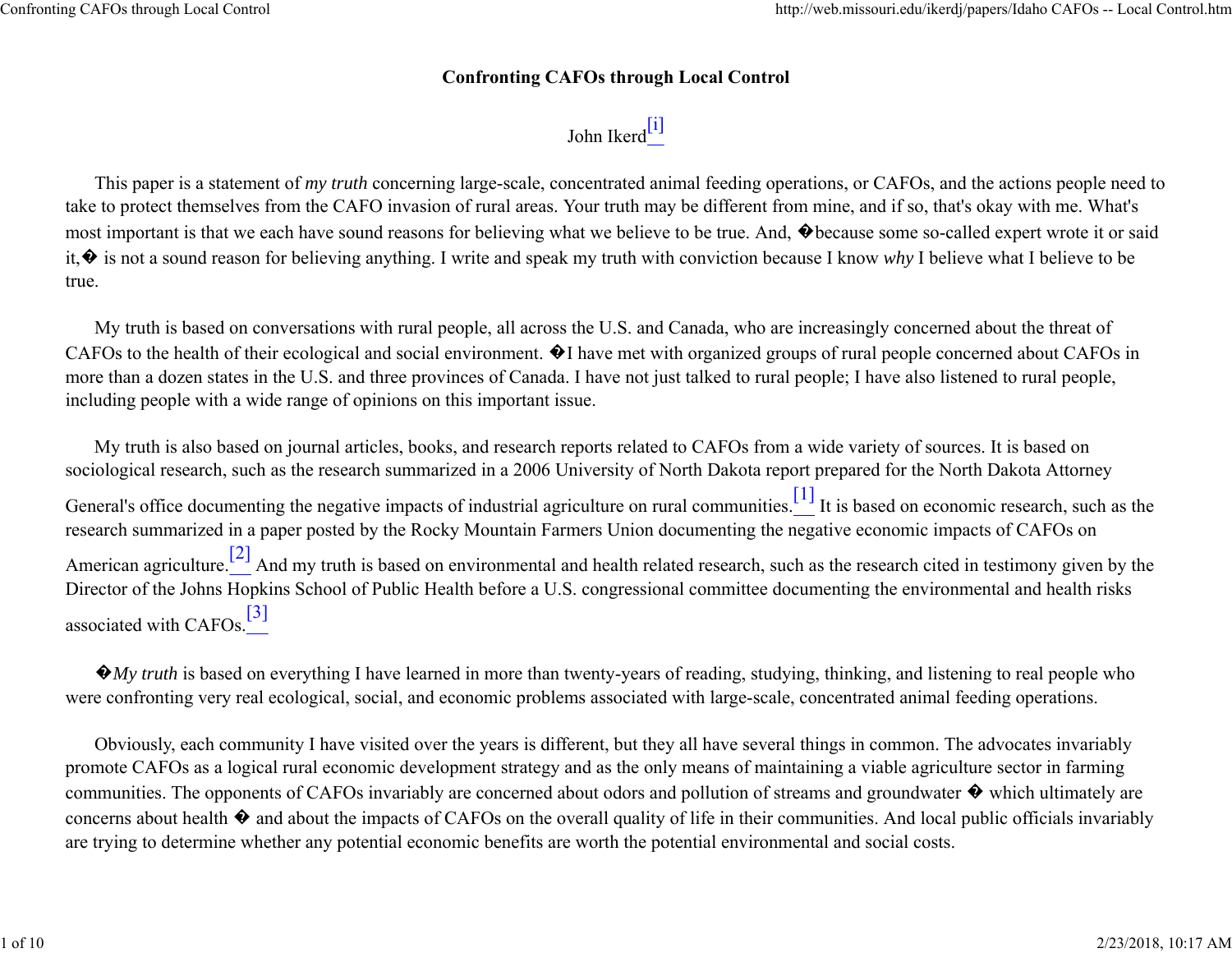The promoters of CAFOs consistently tell local leaders that CAFOs will add to local employment and the local tax base. The effects of increased local spending for buildings, equipment, feed, and feeder livestock are supposed to multiply as they ripple through the community, resulting in additional expenditures for groceries, clothes, housing, automobiles, healthcare, and other consumer necessities. Increased income and property tax collections will help pay for better local schools, roads, and other public services, enhancing the overall quality of community life. The promoters of CAFOs tend to target rural communities that are desperate for economic development to improve their odds of acceptance.

The promoter's story is given credibility by the *agricultural establishment*, which includes the large agricultural colleges, federal and state departments of agriculture, corporate agribusinesses, large agri-cooperatives, major commodity associations, and the Farm Bureau Federation. Unfortunately, the people of rural areas, including farmers, are being systematically misled by those whom they most trust. Many academic, political, agribusiness professionals have built their reputations promoting the industrialization of agriculture and are unwilling to risk the loss of prestige, power, or profits by admitting that today's factory farms no longer benefits anyone other than themselves and a few large corporate investors. Or perhaps, they are simply resigned to corporatization of American agriculture and choose not to resist it.

Regardless, the truth concerning the economic impacts of CAFOs on rural communities is very different from the propaganda of the promoters and their supporters. The truth can be seen most clearly in communities where CAFOs have been embraced, or at least accepted, as a prominent strategy for rural economic development. After several decades of large-scale contract poultry and beef production, more than a decade of largescale contract hog production, and the more recent proliferation of CAFOs into dairy, *not a single community where CAFOs represent a significant segment of the local economy is looked upon today as a model of rural economic success or prosperity.* Admittedly, corporations tend to locate CAFOs in areas that are economically depressed, but CAFOs have consistently failed to bring about significant improvements in either unemployment or overall economic well-being of local residents.

First, corporate contractors buy very few of their building materials, equipment, feed, or feeder animals from suppliers in the local community. It's typically cheaper and easier to bring these items in from elsewhere. In addition, many of those who ultimately are employed in concentrated animal feeding operations, feed mills, and slaughter plants turn out to be immigrants to the communities, not local residents. They have no longterm commitment to the community. The jobs typically are low-paying jobs with few if any medical benefits. Most workers in hog and dairy CAFOs, for example, earn \$15,000-\$17,000 per year. While this may sound like decent jobs in some rural communities, such wages are barely higher than the new federal minimum, and certainly cannot provide an adequate foundation for healthy rural economies. In addition, new residents bring new needs for public services � schools, health care, income assistance, and roads � typically outweighing any contribution of CAFO employment to local tax collections.

Perhaps the most compelling arguments against promoting CAFOs as a strategy of rural economic development is that communities in which CAFOs become prominent typically are unable to attract any other type of economic development. Some communities, where CAFOs are few and are located well away from residential areas, may continue to grow. But people simply do not want to live and work in a community that other people consider to be  $\bigcirc$  polluted.  $\bigcirc$  By virtually every measure, the quality of life in a community declines after a community becomes identified as  $\bigcirc$  CAFO friendly. $\bigcirc$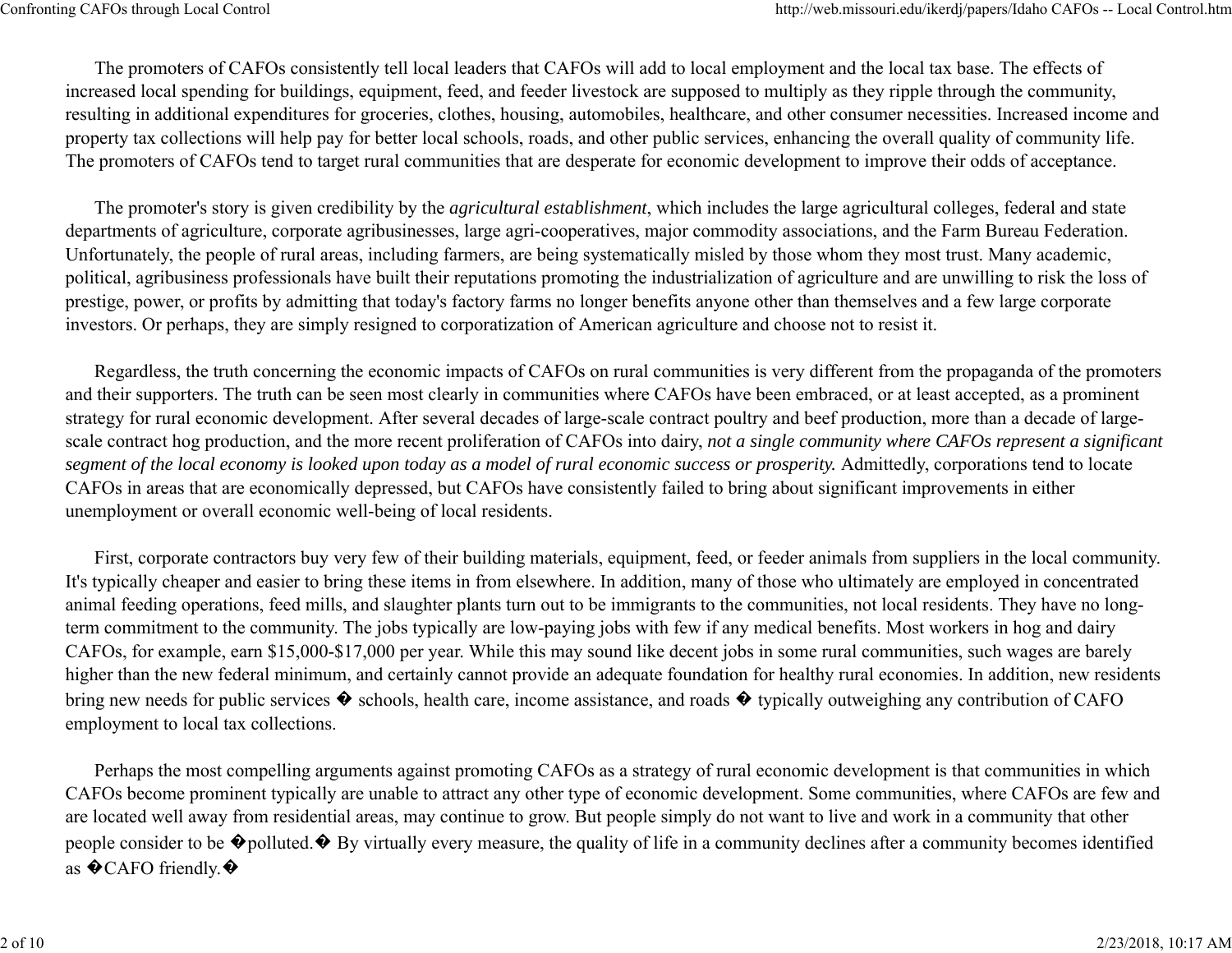Even if community leaders doubt the overall economic benefits, they are told that CAFOs are essential to maintaining the agricultural sector of their local economy. If they place too many local restrictions on CAFOs, they will be denying local farmers their only realistic opportunity to continue farming. They will simply locate elsewhere, isolating local farmers from modern agriculture. They are told that being  $\bigcirc$  unfriendly to CAFOs,  $\hat{\mathbf{\Phi}}$  is being  $\hat{\mathbf{\Phi}}$  unfriendly to farming.  $\hat{\mathbf{\Phi}}$ 

## �

Again, the truth is quite different from the hype. First, today's corporate CAFOs are a continuation of a long-term trend of industrialization in agriculture. Since the 1940s, U.S. farms have been becoming more specialized, mechanized, larger in size, and fewer in number. Today, corporate contract production is allowing agricultural operations to grow far larger than was previously possible for individual farmers or even family corporations. Continuing this trend toward industrialization obviously will result in even fewer people controlling agriculture and even fewer real farmers. If we keep doing what we have been doing, we will keep getting what we have been getting. CAFOs employ a few local *farm workers*, but the profits go to some distant corporate headquarters, not to local *farmers*.

The corporations that increasingly control agriculture are not people; they are financial entities created for the purpose of amassing large amounts of capital. A family corporation is no different from a family, as the social and ethical values of the family can still be reflected in the decisions of family corporations. Families can choose to accept or reject CAFOs. However, the large, publicly traded agribusiness corporations are fundamentally different; they are created for the sole purpose of maximizing economic returns to their stockholders. The people who work for corporations may be good people, but they have no choice but to maximize profits and growth of the corporation, regardless of the ecological and social consequences.

Local farmers are being used as unwitting  $\bullet$  front-men $\bullet$  for corporate agriculture. By failing to distinguish between large-scale, industrial agriculture and conventional family farming, the future of American agriculture is being placed at risk. The American public simply will not tolerate the environmental and health risks inherent in concentrated animal feeding operations. The negative public image of agriculture associated with CAFOs is rapidly depleting the reservoir of public goodwill that has been built up by generations of responsible family farmers. The American public tends to paint agriculture with a very broad brush. Thus, the picture of public irresponsibility represented by CAFOs threatens the public acceptance of agriculture in general.

Most Americans don't seem to understand the link between farming and food security. They may well be willing to rely on foods imported from other countries, if they don't like the way food is produced at home. The multinational corporations that control our food system have no commitment to this country. They have no families, no communities, and increasingly, no single nationality. Eventually, agriculture may be forced to leave America, not only by growing public environmental and health concerns but also by costs of U.S. land and labor, which are far higher than in  $\lozenge$  less-developed  $\lozenge$  countries. Rural communities that welcome CAFOs may be left without any kind of agriculture, but they will still have the CAFO mess to be cleaned up.

Opponents of CAFOs are frequently labeled as overly emotional, if not outright radical. Are the environmental and social concerns real or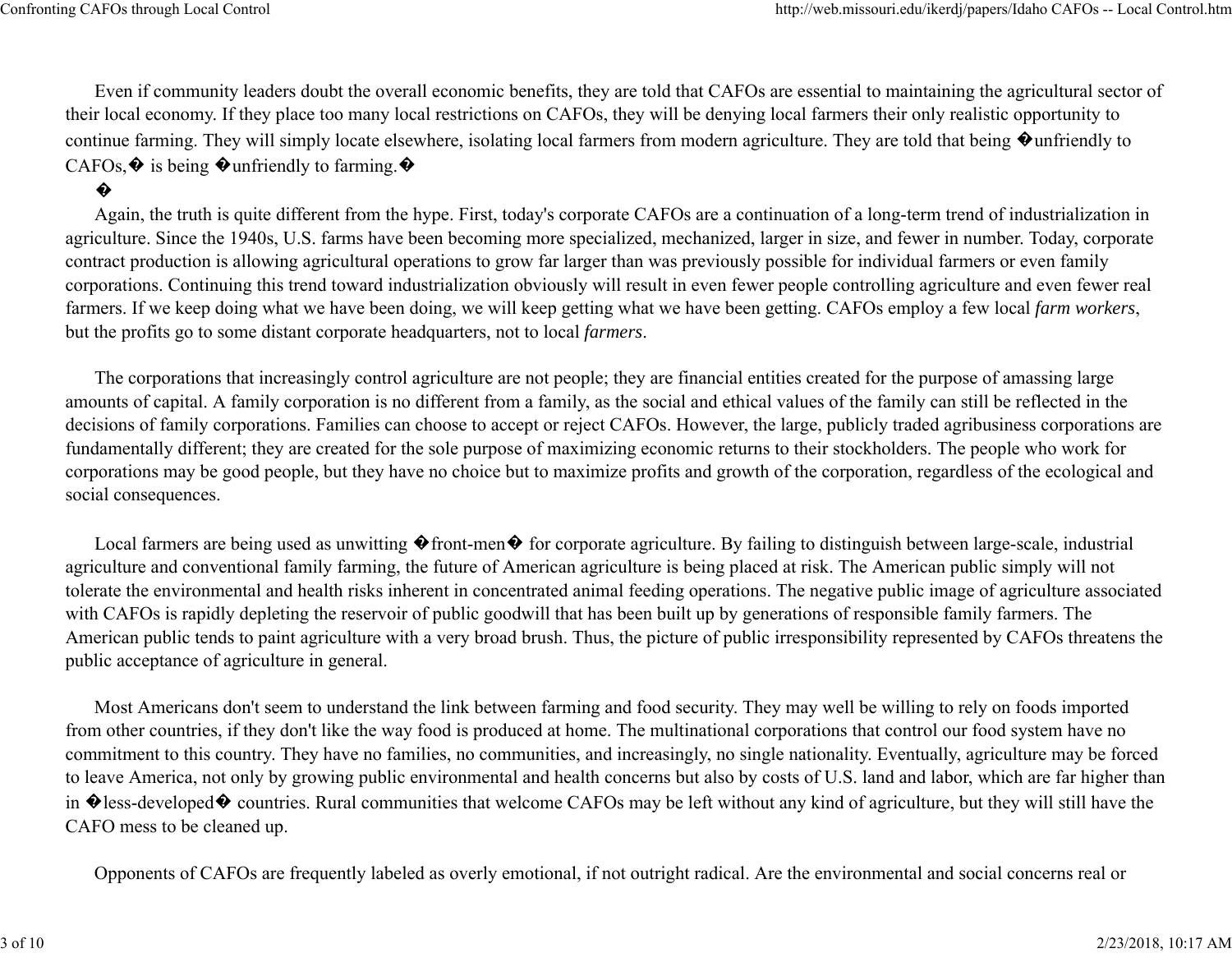simply imaging? Obviously, CAFOs have not been determined to be *inherently* detrimental to public welfare, because they are still legal operations. However, the question of whether CAFOs present potential health risks to the public health and environment has been resolved; they do. In fact, a few states have imposed moratoriums on further construction of CAFOs and the American Public Health Association has called for a

nationwide moratorium on CAFOs, citing more than 40 reports indicating health concerns related to CAFOs.<sup>[4]</sup> The health risks include contamination of air, water, soil, and foods with toxic chemicals, infectious diseases, antibiotic resistant bacteria, and E. Coli 0157.

The only credible disagreements center not on whether public health risks exist, but rather how to deal with those risks. Individual states and communities do not have the right to outlaw CAFOs in their jurisdictions. However, state and local governments do have the authority to regulate the location and operations of CAFOs, through zoning and health ordinances. The U.S. Supreme Court has consistently ruled that states have the right to enact health regulations more stringent that federal health regulations, even when such laws interfere with interstate commerce. Public health interests take precedent over private economic interests.<sup>[5]</sup> The Missouri Court of Appeals followed the precedent of the U.S. Supreme Court in upholding the rights of Missouri counties to regulate the location and operation of CAFOs, through local health ordinances.<sup>[6]</sup>

In some states, state laws may seem to preempt the rights of county and local governments to implement health ordinances. In Iowa, for example, the Supreme Court considered local ordinances as veiled attempts to regulate agriculture, rather than legitimate means of protecting public health. CAFO proponents in several states are supporting legislation which would exempt CAFOs from local public health regulations. The court battles may go on for decades. But regardless of the rulings, the rights of rural residents to protect themselves from the health and environmental risks associated with CAFOs arise from our fundamental rights to self-defense and self-determination.

Current environmental and health regulations are inadequate to protect the health of rural people, as is made obvious by repeated and persistently negative health and environmental impacts suffered by rural residents where CAFOs currently operate under those regulations. Ultimately, air and water quality issues are health issues, as we are most concerned about pollutants in our air and water that threatens human health. Public health depends upon clean air and water, but most environmental agencies don't have enough personnel to enforce the relatively lax rules already in place. In addition, federal and state government officials are not going to restrict CAFOs to the extent necessary to ensure clean air and water because they are unwilling to defy the economic and political power of the agricultural establishment.

Regardless, federal and state laws, by necessity, can only establish minimum levels of health and environmental protection � not maximum levels. Such risks are not uniform among localities because of differences in topography and climate and in soils and water resources. Any set of state regulations adequate to protect public health in all localities would be too complex to enforce, in addition to being unnecessarily restrictive on economic activity in localities less vulnerable to CAFO health risks. Thus, rural people must be allowed to decide for themselves, locally, what needs to be done to protect their health and environment.

A nationwide campaign to limit local control is currently being carried out by the agricultural establishment because it has far more political power at federal and state levels of government than at county or local community levels. Powerful corporate interests virtually dictate all policy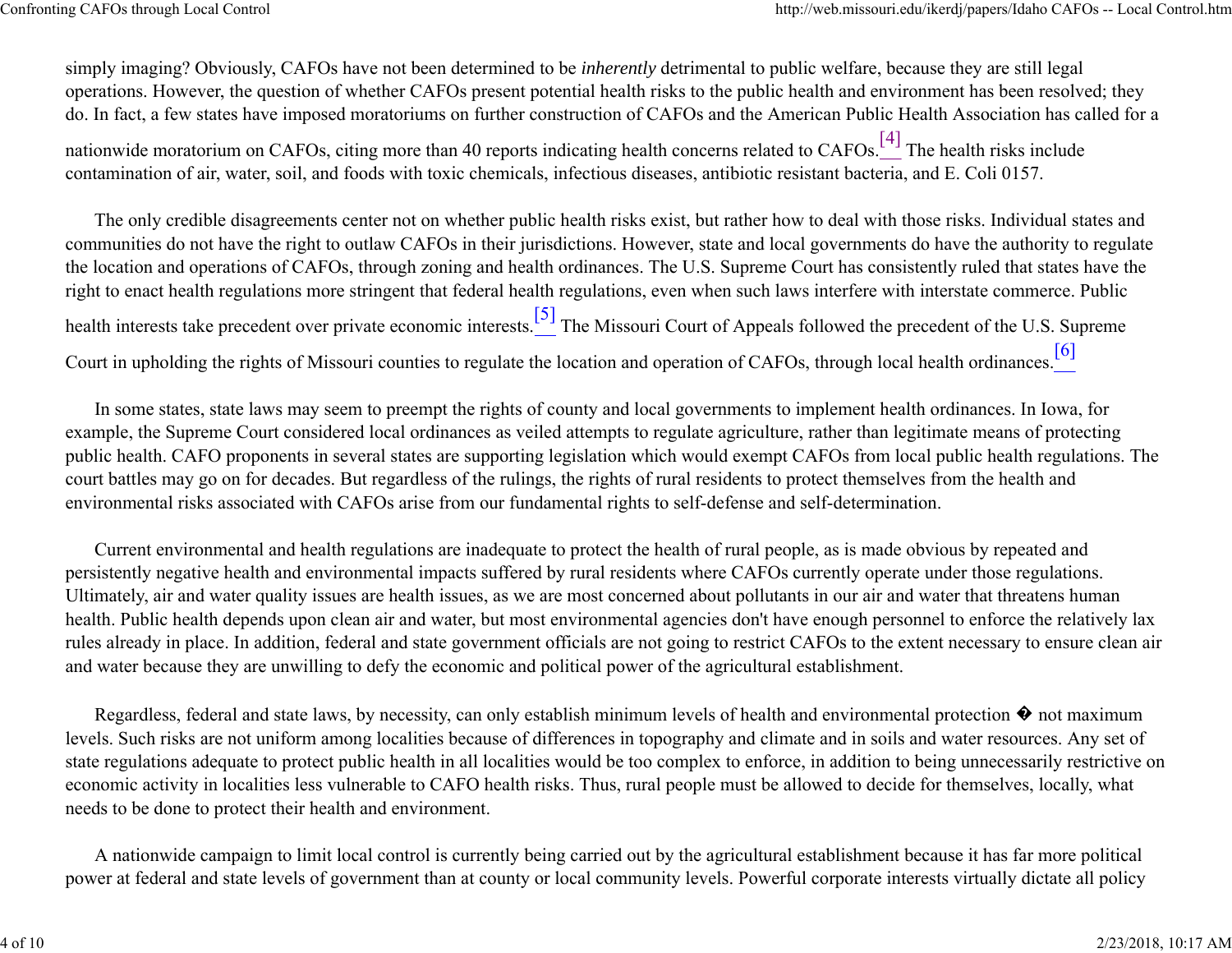administered by USDA and essentially have veto power over agricultural legislation at the state level, through their influence on agricultural legislative committees. But, the agricultural establishment is losing its influence at the local level because rural people are now informing themselves on the negative health and environmental consequences of CAFOs.

Information is no longer limited to press releases from universities and government agencies or so-called farm publications, but all sorts of information are readily available today to anyone with a computer and a phone line. Rural people also are learning how to organize quickly and to mount effective opposition to CAFOs. And people who have fought CAFOs in one community willingly share their experiences and strategies with those currently fighting the battle in other communities. Rural people increasingly are demanding their basic rights to protect their health and environmental well-being.

If any good is to come out of the current CAFO controversies, it may well be that the future leadership of rural America is being developed among those who have become politically empowered through their experiences in opposing CAFOs. Once people proclaim their basic democratic rights of self-defense and self-determination, which is what local control is all about, they become less intimidated by those with economic and political power. Local control is a cornerstone of democracy.

One thing on which proponents and opponents agree is that CAFOs completely disrupt the community life of rural people. Some have labeled this the most divisive rural issue since the Civil War. In many communities, multigenerational family farmers are leading the opposition, often pitting neighbor against neighbors who have been their friends for years. In one community, I was once told that everyone in a specific county had been identified as being either for or against CAFOs. No conversation was said to take place on the county courthouse square that did not include a discussion of CAFOs. Communities that were once effective in working together on community and economic development efforts have been paralyzed by internal dissention. It's becomes difficult, if not impossible, to gain public support for schools, health care, roads, and other public services because anything proposed by those on one side of the CAFO issue is opposed by those on the other. The people of every  $\bigotimes$ CAFO community� I have visited have validated this fact: CAFOs destroy the social fabric of rural communities.

I have never experienced any other issue that is so divisive in more than 35 years of working with farmers and others in rural communities. I eventually concluded, *my truth,* the CAFO controversy violates an important rural ethic. Rural people accept the fact that some members of their communities succeed, while others do not. So the resentment is not of some people making money while others don't. People may be a bit jealous, but if their lives are not made worse by someone else's success, they accept it. However, the CAFO issue is different. The people who live downwind or downstream from a CAFO know first-hand that their health and overall quality of life is being threatened by their neighbor's desire to make money. People also know that property located near CAFOs will be devalued, even if no one lives there. They understand that economic opportunities for their community are limited because they live in a  $\bigcirc$  CAFO friendly  $\bigcirc$  community. Apparently, it is a violation of an important rural ethic for one person to benefit at the expense of his or her neighbors' well-being. Rural people take such violations very seriously.

So what should community leaders do? The proponents argue that CAFOs obviously are profitable, at least for the corporate contractors, and if something is profitable, someone is going to do it, regardless of what local people may think. The element of truth in this argument is that if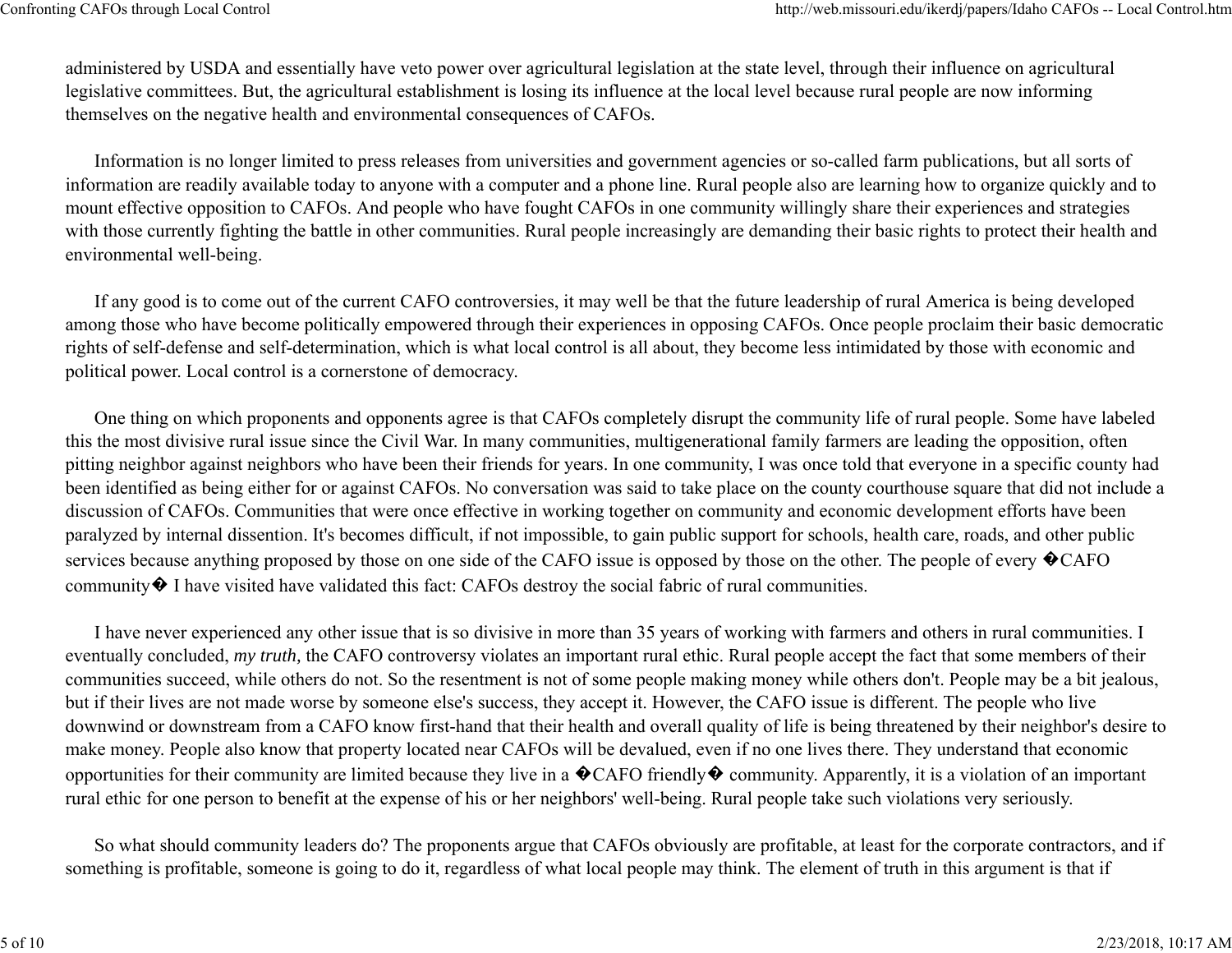something is profitable then someone will *want* to do it. However, *wanting* to do something is different from being *allowed* to do something. Contrary to popular belief, society does not have to allow something just because someone thinks it would be profitable. For example, robbery would obviously be profitable, if there wasn't a law against it. But there is a law against robbery because it is detrimental to the common good. There are also laws against dumping raw sewage in steams, even though it might be economical. A civilized society doesn't allow things that are detrimental to the well-being of society, even if those things might be profitable for individuals.

Proponents argue that local attempts to regulate or restrict the location or operation of CAFOs violate private property rights. They are accused of �takings,� meaning reducing the economic value of private property without compensation. However, something cannot be *taken* away if it never existed in the first place. The right to private property has never included the right to use property in a way that devalues the properties of one's neighbors or diminishes the overall quality of life in the community. All private property owners have a right to the peaceful enjoyment of their property and no one has a right to use his or her property in a way that deprives his or her neighbors of that right. This principle was established in English Common Law, long before the U.S. was a nation. CAFOs clearly have the capability of denying the rights of their neighbors, as was validated by a recent court judgment awarding more than \$4 million in damages to neighbors of Premium Standard's CAFOs Missouri. People in rural areas have every right to prevent CAFO from  $\bullet$  taking  $\bullet$  the economic and aesthetic value of their property.

Zoning laws obviously are constitutional, and zoning laws restrict the use of private property. I own three acres in a residential subdivision outside of Columbia, MO. I can't subdivide my lot into three one-acre lots, can't start a business on my property, and can't let my sewage run into the creek behind my property, no matter how profitable it might be for me to do so. Restrictive zoning and covenants restrict my land use, and I wouldn't have it any other way. Those same zoning rules and covenants prevent my neighbors from doing anything that diminishes my property value or my quality of life. Such laws are not only constitutional they are also both reasonable and necessary in a civilized society where people live in close proximity. In earlier times, farmers could use their land any way they choose when they lived on a sparsely populated frontier because there was no one else around to be adversely affected. Farmers still have the same property rights but they no longer live on the frontier.  $\Diamond \Diamond \Diamond$ 

Those who claim an absolute  $\lozenge$  right to farm  $\lozenge$  are misinterpreting their rights in much the same was as those who claim absolute private property rights. The  $\lozenge$  right to farm  $\lozenge$  logically refers to farming as it existed at the time such rights were granted, with allowances for reasonable changes in farming methods and practices over time. However, the  $\hat{\mathbf{v}}$  right to farm  $\hat{\mathbf{v}}$  was never intended to include the right to operate an �animal factory.� The Iowa Supreme Court recently ruled that the right to farm does not include the right to allow odors from CAFOs to trespass onto neighbors' property. It's time to make a legal distinction between family farms and industrial agriculture; the two are fundamental different in philosophy, purpose, scope and have fundamentally different impacts on the natural environment and local communities. All farms create wastes that can cause odors and pollute streams, but large CAFOs can fill the air with stench for miles downwind and generate more biological waste than do small cities. Family farms help build rural communities; CAFOs pit farmer against farmer and neighbor against neighbor. Rights to farm were never intended to include animal factories.

The agricultural economy is very still important to many rural communities. So what can communities do to maintain a viable agricultural economy without polluting the environment and threatening public health? First, they can support modest-scale, independently owned, family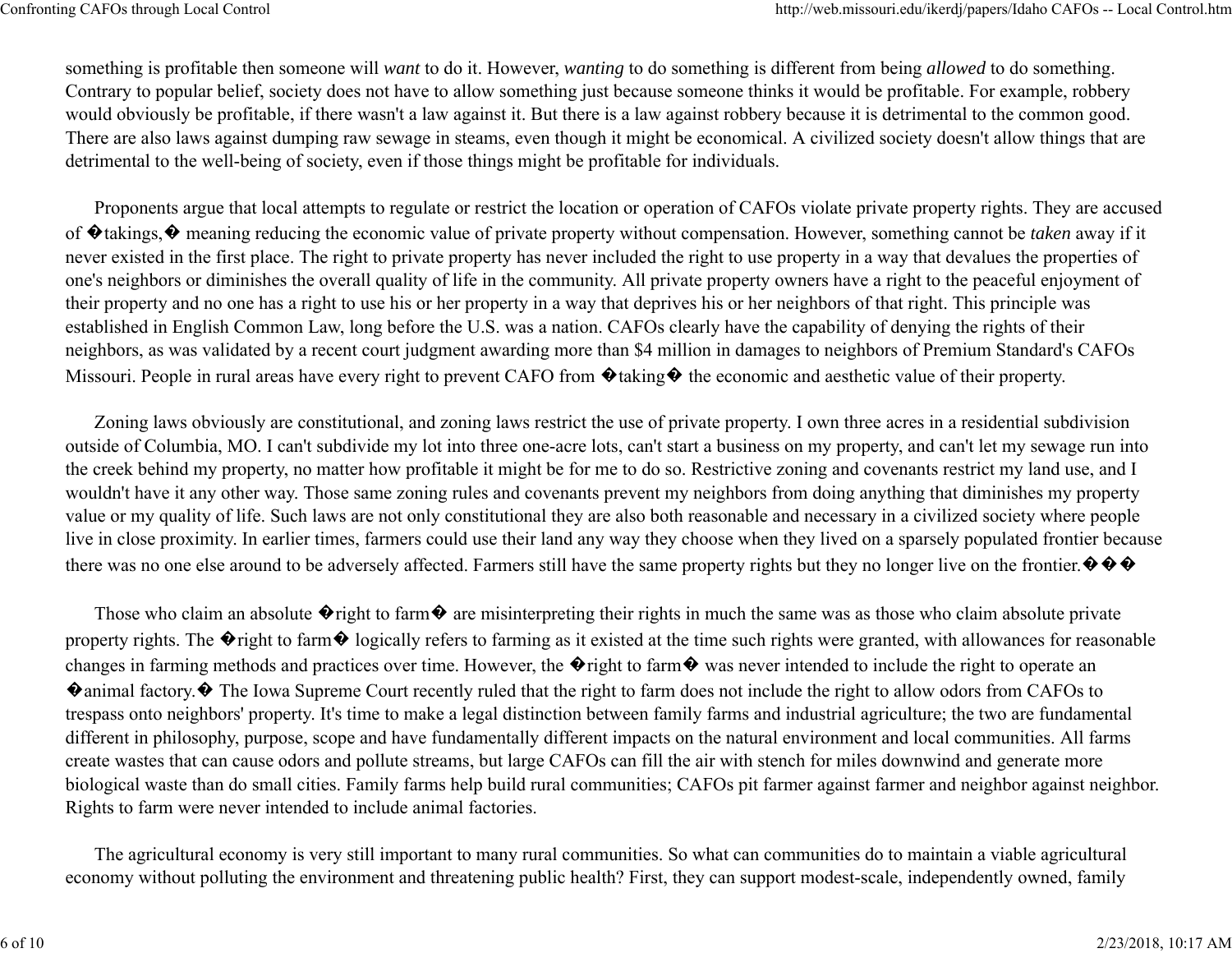operated farms. The advocates of CAFOs argue that a corporate agriculture is necessary to feed a growing global population. However, with the exception of poultry, the shift from family farms to corporate CAFOs has not resulted in increased productivity. Contract poultry production was accompanied by major changes in production technology, which could have been made available to family farmers, but weren't. For beef and pork production, CAFO technologies are much the same as those used by family farms, just carried on a much larger scale. And, chronic surpluses of milk and dairy products have plagued family dairy farmers for decades.

Most of the negative environmental consequences of animal agriculture are due to the concentration of animal production into large confinement units, not the total numbers of animals or the total amount of products produced. Well-managed family farms have been widely documented as being capable of greater efficiency and productivity than large-scale CAFO operations, with far fewer health and environmental risks. They can compete with corporate agriculture in terms of productivity, but not in terms of market power. Given a chance, well-managed modest-scale family farms are clearly capable of meeting the needs of today's society.

As we look to the future, a major challenge confronting society is the absolute dependence of *industrial agriculture* on non-renewable fossil energy. We have perhaps a 50-year window of opportunity to create a new  $\bullet$  sustainable agriculture,  $\bullet$  and CAFOs will have no place in this new agriculture of the future. A sustainable agriculture must be ecologically sound and socially responsible in order to be economically viable. New economic opportunities for sustainable farmers are generally dismissed by the agricultural establishment as small niche markets, holding promise for only a few small specialty farmers. However, the reality again is quite different. The growing demand for sustainably produced foods is creating a new agricultural mainstream.

The market for organic foods, for example, has been growing at a rate of more than 20% per year over the past 15 years, doubling every three to four years. This growing preference for organic is far more than a reflection of consumers trying to avoid pesticide and agrichemical residues in their foods. Consumers are concerned about genetically modified foods, hormones and antibiotics, e-coli, obesity, and a wide range of social and ethical issues, including the impacts of their food choices on farmers, farm workers, and stewardship of land and water resources. Recent surveys indicate that around three-fourths of American consumers have a strong preference for locally grown foods, preferably grown on small family farms. Many Americans have simply lost confidence in the integrity of the corporations and the government agencies with whom the integrity of the food system has been entrusted. Increasingly, they are buying as much of their food as possible from people they know and trust.  $\bullet$ 

Among the most profitable of the new sustainable/local alternatives are grass-based, free-range, and pastured livestock and poultry operations. Such operations first became popular because of quality differences in products from animals grown in confinement and those grown under morenatural conditions. However, evidence of important health benefits in grass-based products compared with products from animals fed in confinement has fueled continued market growth. Pastured and free-range livestock and poultry production also allows producers to avoid the growth hormones and routine antibiotic feeding used by CAFOs and to meet the humane standards of production demanded by an increasing number of consumers.

Producing hogs on deep bedding in hoop houses provides another viable alternative to the slatted floors, cramped crates, and manure lagoons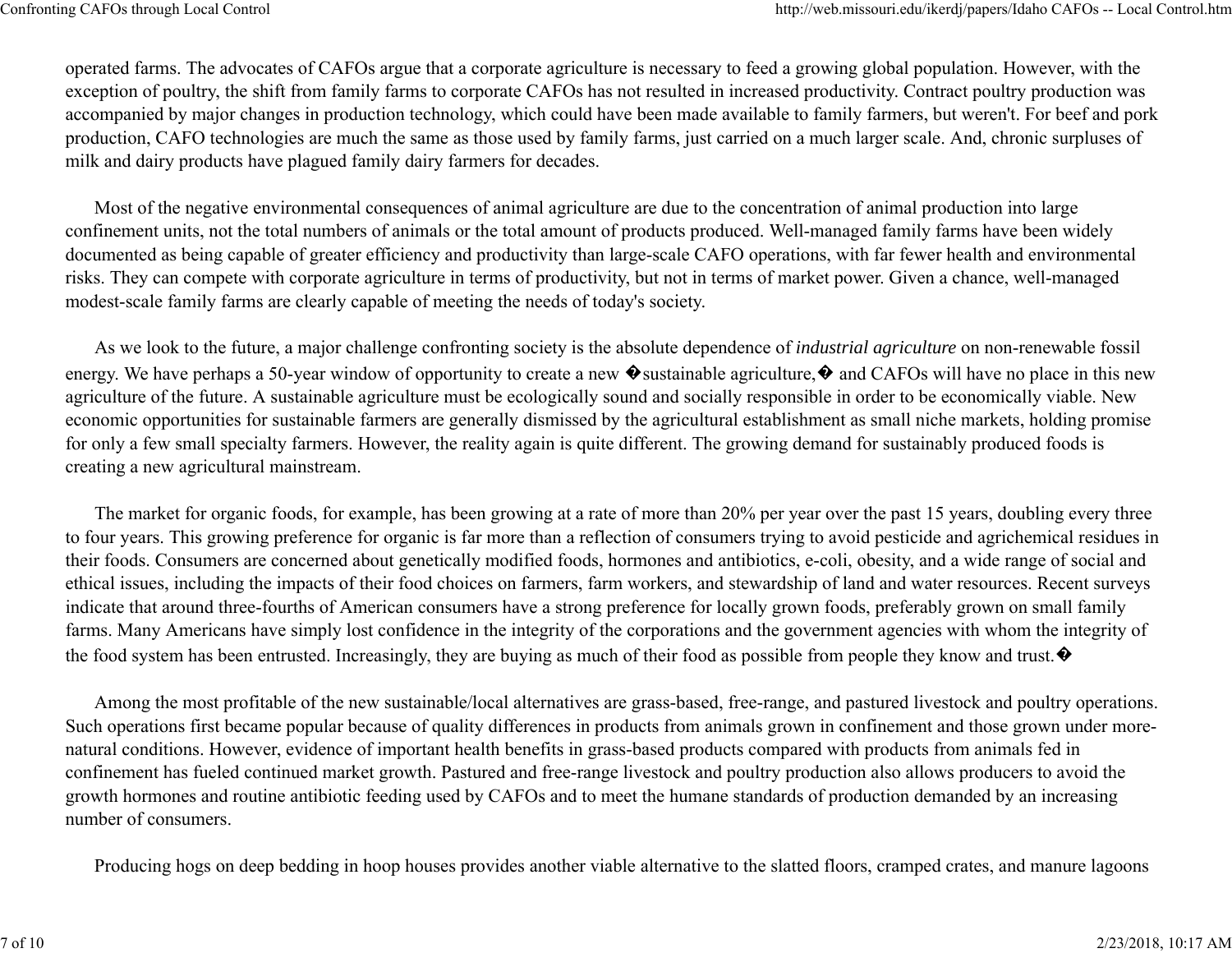of CAFOs. Studies at Iowa State University have shown that hogs can be produced in hoop houses just as efficiently as in CAFOs; they just require better management and more hog farmers. Studies at various universities have shown grass-based dairy farms to be more profitable than confinement dairy operations, in fact, among the most profitable of all farming operations. When farmers take the initiative to process and market their own meat, milk, and cheese directly to discriminating consumers, their profits are often multiplied.

The markets for sustainable/local meats and milk are growing far faster than are the numbers of farmers willing to produce for these new markets. The number of farmers markets  $\bullet$  where meat, cheese, and eggs are taking their place along side local produce  $\bullet$  has more than doubled in the past ten years. Increasingly, food buying clubs are offering their subscribers animal products along with vegetables and berries. Sustainable livestock, dairy, and poultry producers also have opportunities to market through national organizations such as Organic Valley (http://organicvalley.coop/) and Niman Ranch (http://www.nimanranch.com/) or to form their own cooperative organizations, such as Country Natural Beef of Oregon (http://www.oregoncountrybeef.com/index.html ) and Good Natured Family Farms of Kansas (http://www.goodnatured.net/ ). �There are a growing number of profitable and sustainable alternatives for farmers. CAFOs represent the agriculture of the past, not the agriculture of the future.

I am convinced, based on a variety of sources, that those who are dissatisfied with today's industrial food system and are searching for alternatives make up at least a quarter and possibly a third of American consumers, and their numbers are growing. Over the long run, the potential for this new food market is unlimited. This new organic/sustainable/local food movement, not CAFOs, is the American farmer's best hope for the future and the best hope for viable rural agricultural economies.

To sustain a desirable quality of rural life, community leaders must be willing to limit the ability of agricultural corporations, and their local investors, to maximize profits at the expense of local family farmers and other residents of their communities. I have been called a communist and accused of being undemocratic for supporting government restrictions of CAFOs. Local leaders must be prepared to endure similar comments. However, there is nothing undemocratic about affording everyone an equal voice in shaping local public policies to protect public health and the environment, regardless of the economic consequences*.* One of the fundamental principles of the democratic belief system is that *everyone* has an *equal* right to participate in making the rules by which all in that society are to abide. One of the most fundamental responsibilities of citizenship is to work collectively, through government, for protection of the common good, including the public health and environmental well-being. Individuals who participate in the processes of self-governance at the local level are exercising their basic democratic rights and accepting their democratic responsibilities.

We are at a critical point in time for the future of rural America. Many rural communities today are being asked to sacrifice their future so a few local investors and agribusiness corporations can maximize their profits and growth. The most valuable assets many rural communities possess today are a clean natural environment and a strong sense of community. However, rural residents today are being bribed to turn their communities into dumping grounds for the rest of society  $\bullet$  not just for CAFOs, but also for landfills, toxic waste incinerators, and prisons. Once rural communities become polluted and degraded by exploitation, they invariably lose their most precious rural resource, the next generation, as their children leave for better opportunities in the cities. In fact, many rural parents advise their children to go away to college and get a good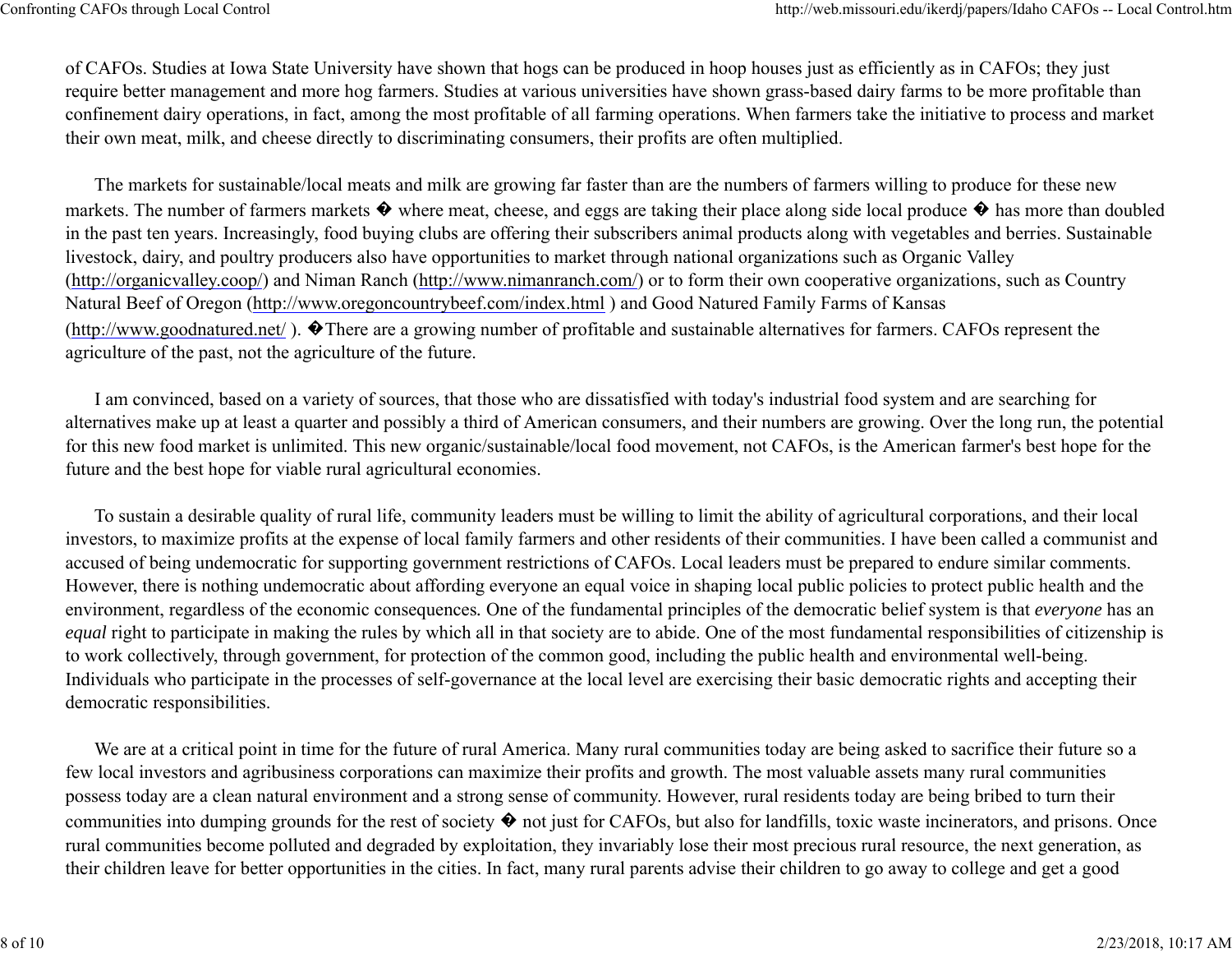education so they won't have to return to the rural community or farm for a living.

However, many rural communities are still good places to live and raise families. They are still places with clean air, clean water, open spaces, scenic landscapes, and opportunities for peace, quiet, and privacy. They are still places where people have a sense of belonging, friendly places where people know and care about each other, where crime rates are low and a strong sense of safety and security still exists. Such attributes are becoming increasingly scarce in America, and thus are becoming increasingly valuable. It would take a six-figure salary for a city dweller to buy the quality of life that comes with living in a healthy rural community.

Once rural people have reclaimed their right to maintain or restore a clean and healthy environment, they can begin the task of rebuilding an economic, social, and ecological foundation needed for sustainable community development. The future of rural America is in the land and the imagination, creativity, work ethic, and honesty of the people of rural communities, not in the cunning and conniving of outside corporate investors. Rural people must find the courage to reclaim their communities from corporate, industrial agriculture. Rural people must be willing invest their time, their energy, their intellect, their money, and their integrity in restoring and maintaining the health and productivity of their land and their environment. Now is the time for the people of rural communities to demand their democratic rights of self-defense and selfdetermination and to regain control over their destiny.